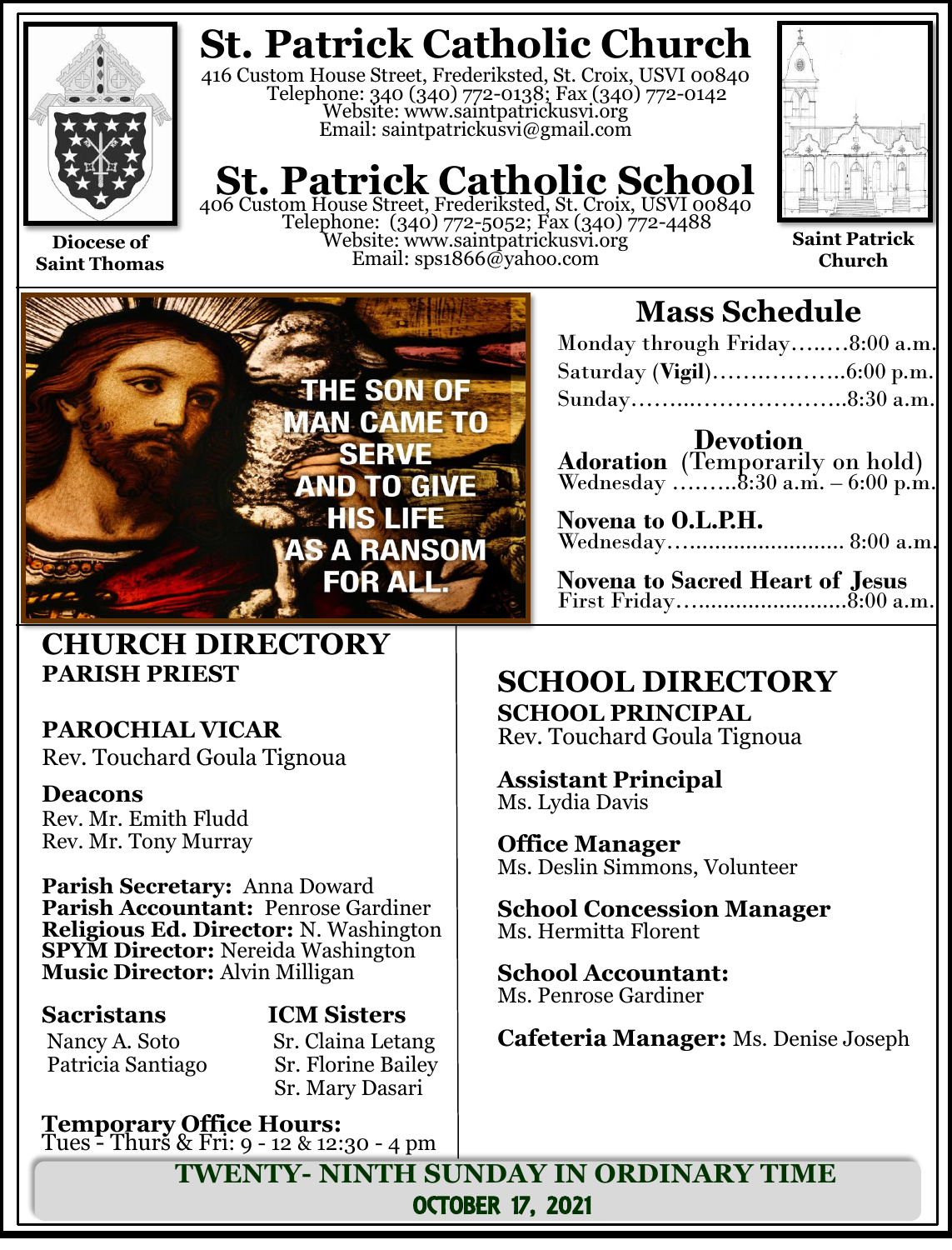## **TWENTY-NINTH SUNDAY IN ORDINARY TIME OCTOBER 17, 2021**

## **MASS INTENTIONS**

| whapp have been to the                                                              | <b>OF THE WEEK</b>                                        |
|-------------------------------------------------------------------------------------|-----------------------------------------------------------|
| <b>SATURDAY, October 16</b>                                                         |                                                           |
| 6:00 PM. + Ralph Johnson Sr. Birthday Remembrance, Rb                               | <b>SUNDAY:</b><br>Is 53:10-11                             |
| Eloise Benjamin                                                                     | Heb 4:14-16                                               |
| <b>SUNDAY, October 17</b>                                                           | Mk 10:35-45 or 10:42-45                                   |
| 8:30 AM. + Maria Sylvia Joseph, Death Remembrance Rb Family                         |                                                           |
|                                                                                     | <b>MONDAY:</b><br>2Tm 4:10-17                             |
| MONDAY, October 18                                                                  | Lk 10:1-9<br>Saint Luke, Evangelist                       |
| 8:00 AM. - Therese Duval, Grace of Healing, Rb Anna Doward                          |                                                           |
|                                                                                     | <b>TUESDAY:</b><br>Rom5:12,15,17-19,20-21                 |
| TUESDAY, October 19                                                                 | USA Saints John de Brebeuf & Isaac<br>Lk 12:35-38         |
| 8:00 AM. - Elizabeth Nunez, Grace of Healing, Rb Anna Doward                        | Joques, Priests                                           |
| <b>WEDNESDAY, October 20</b>                                                        | <b>WEDNESDAY:</b><br>Rom 6:12-18                          |
| 8:00 AM. + Sernatra Willie, Death Remembrance, Rb Pauline                           | <b>USA Saint John of the Cross, Priest</b><br>Lk 12:39-48 |
| Willie                                                                              |                                                           |
|                                                                                     | <b>THURSDAY</b><br>Rom 6:19-23                            |
| THURSDAY, October 21<br>8:00 AM. + Marie Antonette Petrus, Repos of Soul, Rb Family | Lk 12:49-53                                               |
|                                                                                     |                                                           |
| <b>FRIDAY, October 22</b>                                                           | <b>FRIDAY</b><br>Rom 7:18-25                              |
| 8:00 AM. + Verdun Peter, Birthday Remembrance, Rb Family                            | Lk 12: 54-59<br><b>Saint John Paul II, Pope</b>           |
|                                                                                     |                                                           |
| <b>SATURDAY, October 23</b>                                                         | Rom 8:1-11<br><b>SATURDAY:</b>                            |
| 6:00 PM + Clement T. Doward, Birthday Remembrance, Rb                               | Lk 13:1-9<br>Saint John of Capistrono, Priest             |
| Family                                                                              |                                                           |
|                                                                                     |                                                           |
|                                                                                     |                                                           |

### *PRAY FOR THE SICK & SHUT-INS*

*Please pray that they may find comfort and healing in Christ.*

Steve Alexander, Olivia Anger, Nicholas Andrew, Marilyn Bailey, Eric Belcher, George Bondieumaitre, Debra Bruce, Virginia Burke, Fred Calvillo, William Carino, Ninon Gussman Carr, Norma Carillo, Paulette Christopher, Victorino Cruz, Matthew Donelley, Anna D'Souza, Norma Dyer, Harold Fisher, Sr. Kimberly Fludd, Johnetta Goodloe, Sarah Gordon, Dr. Amy Hardin, Enis Hilaire, Urla Isaac, Lidia Jiminez, , Eleanor Johnson, Alma John, Ann Joseph, Electra Joseph, Edwin Josiah, Jeannie Krigger, T'Agho Lopez, Chamarla Louis, Felina Artigo, Gwendolyn Lucas, Kathleen Smith-Maccow, Marla Matthew, Carlos Matus, Luz Melendez, Beverly Nesbitt, Bevon Nicholas, Marilyn Nicks, Ann Parris, Fr. Simon Peter, Geralda Pickering, Michelle Gibbs Riviere, Carmen Russell, Henrietta Sandy, Jose Manuel Santana, Martha Lena St. Juste, Eric Thomas, Juan Valentin, , Vincent Urgent, Inez Walker, Deacon Oliver Washington, Ann Weikel, Inez Williams, Simeon Williams, Curtis Williams, Joseph Wilson, Ingerborg McIntosh, William Lang, Anita Pulpul & Kemit Lewis, Noel Lercana & Bertille Samuel, Lewis Eugene, & Vilma C. Johnson, Fanny Andrews Clarke, Kesha Tatum.

*(Please call the Church Office to add or remove names to/from this list Church)*

### **MASS ATTENDANCE – OCTOBER 09 & 10**

**Saturday** 6:00pm Holy Mass 46, **Sunday** 8:30am Holy Mass 75. Total 121

#### **Preserve the Past Campaign in Progress**

Our Church restoration project is in progress and your contribution is still welcome. Please call the church office or contact a minister of hospitality for the contribution envelope.

#### **SECOND COLLECTION FOR THE MONTH OF OCTOBER**

**SCRIPTURE READINGS** 

| School SupportOct 02-03      |  |
|------------------------------|--|
| Maintenance Fund Oct.09-10   |  |
| Capital ImprovementOct.16-17 |  |
|                              |  |
| Property InsuranceOct.30-31  |  |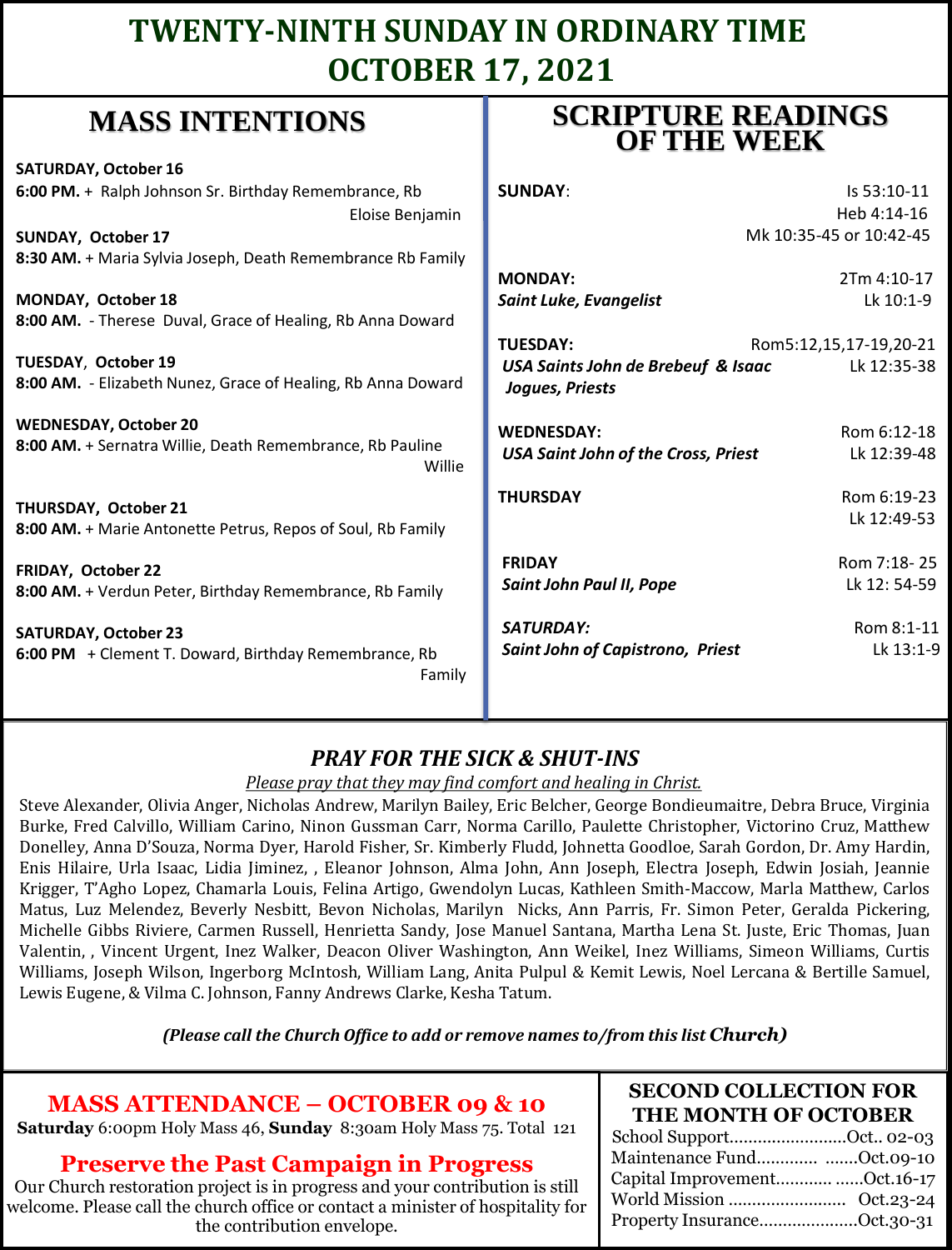## Announcements



#### **Seven Days Sanctuary Lamp Devotion**

The Sanctuary Lamp which burns in the Sanctuary of our church, the reminder of the Lord's Presence in the Most Holy Eucharist, will burn from October 17 to October 23. For Clement T. Doward, In Loving Memory, requested by the Doward family.

#### **October the Month of the Holy Rosary**

Ministries will lead the Holy Rosary 30 minutes prior to Holy Mass. Parishioners are urged to participate. Next weekend; 6:00pm by St. Patrick Pray Group. 8:30am by SPYM.

#### **Altar Servers Training & Meeting**

Fr. Touchard invites existing and newly enrolled Altar Servers to attend a training and meeting on Saturday, October 23, 2021 from 9:00 to 11:00 AM. Please make every effort attend

#### **Memorial Tree of Lights in progress**

Please be reminded, the deadline for submission of names of the departed members of our family for the Memorial Tree of Lights is on Sunday, October 24, 2021. We thank you! Please! request your Memorial Tree of Lights envelope from the Ministers of Hospitality.

#### **USVI Council of Catholic Women**

The Bishop of the Diocese invites all women to come and learn I about the USVI Council of Catholic Women on Saturday October 23, 2021, on St. Croix at 2:00 pm at Marian Hall, I St. Ann Church.

#### **Registration for CCD Classes**

CCD classes for the 2021-2022 Catechetical year are about to ! begin. If you have not yet registered your child or children for  $\overline{\mathbf{i}}$ classes, please see the Director Ms. Nereida Washington after the 8:30 AM Holy Mass.

#### **Parish Pastoral Council Meeting**

There will be a meeting for the Parish Pastoral Council with Fr. Touchard on Friday, November 12, 2021 at 6:30 PM in the Conference room of the Rectory. All members are urged to attend.

#### **2021 Christmas Raffle Books**

The drawing date for our Raffle is just two months away. Please remember to turn in sold Ticket Stubs & Money. At the church office or school office. . We rely on your support for its I success.

#### **Mark The Date – November 13,2021**

St Patrick's Parish members are invited to join the St. Patrick's Build Team for the Midre Cummings Park Renovation on Saturday, November 13 from 12:30-4:30 PM. You can join the Team by signing up at the School Office. More information will be forthcoming.

#### **Bulletin announcements must be submitted to the Church Office by Wednesday at noon**

## Parish Information

#### **Sacrament of Baptism**

Fourth Sunday of each month. Please register your children at the Church Office. Present a copy of the child(ren) birth certificate(s). Classes for parents & godparents are on the 1st, 2<sup>nd</sup> and 3<sup>rd</sup> Tuesday from 6:00 p.m. until 7:00 p.m. each month.

#### **Sacrament of Marriage**

Please make arrangements with parish priest 6 months before your wedding.

#### **Confraternity of Christian Doctrine (CCD) Classes**

Classes are held every Sunday during the school year and begin with attendance and instruction in the classroom at 8:30 a.m. followed by Mass at 10:00 a.m.

#### **Rite of Christian Initiation of Adults (RCIA) Classes**

RCIA is the journey of faith by which interested persons become members of the Roman Catholic Church. The program instructs adults to enter into full communion with the Catholic Church through Baptism and/or Confirmation and Holy Communion. To register, please call the church office at (340) 772-0138.

#### **Sacrament of Penance**

Confession is the sacrament that allows us to admit our faults and develop humility, but the most profound part is we get to experience Christ's gift of mercy.

Weekdays……………….…………….... 15 min. before Holy Mass Weekends………………………………. 30 min. before Holy Mass

#### **Funerals**

All funeral services begin at 10:30 a.m. Viewings at 9:30 am. No funerals are held on weekends. Arrangements must be made with the Church before funeral arrangements with the funeral home.

#### **Sacrament of the Anointing of the Sick**

Please call the rectory at (340) 772-0138 whenever a family member or friend is seriously ill or hospitalized.

#### **Parish Registration**

Parishioners who are 18 years and older are invited to register at the Church Office as well as become active and contributing members. We would like to maintain an upto-date listing of all St. Patrick parishioners. Registration also helps in providing quick services for the request and proof of miscellaneous church letters for individuals, Baptism, Confirmation, etc.